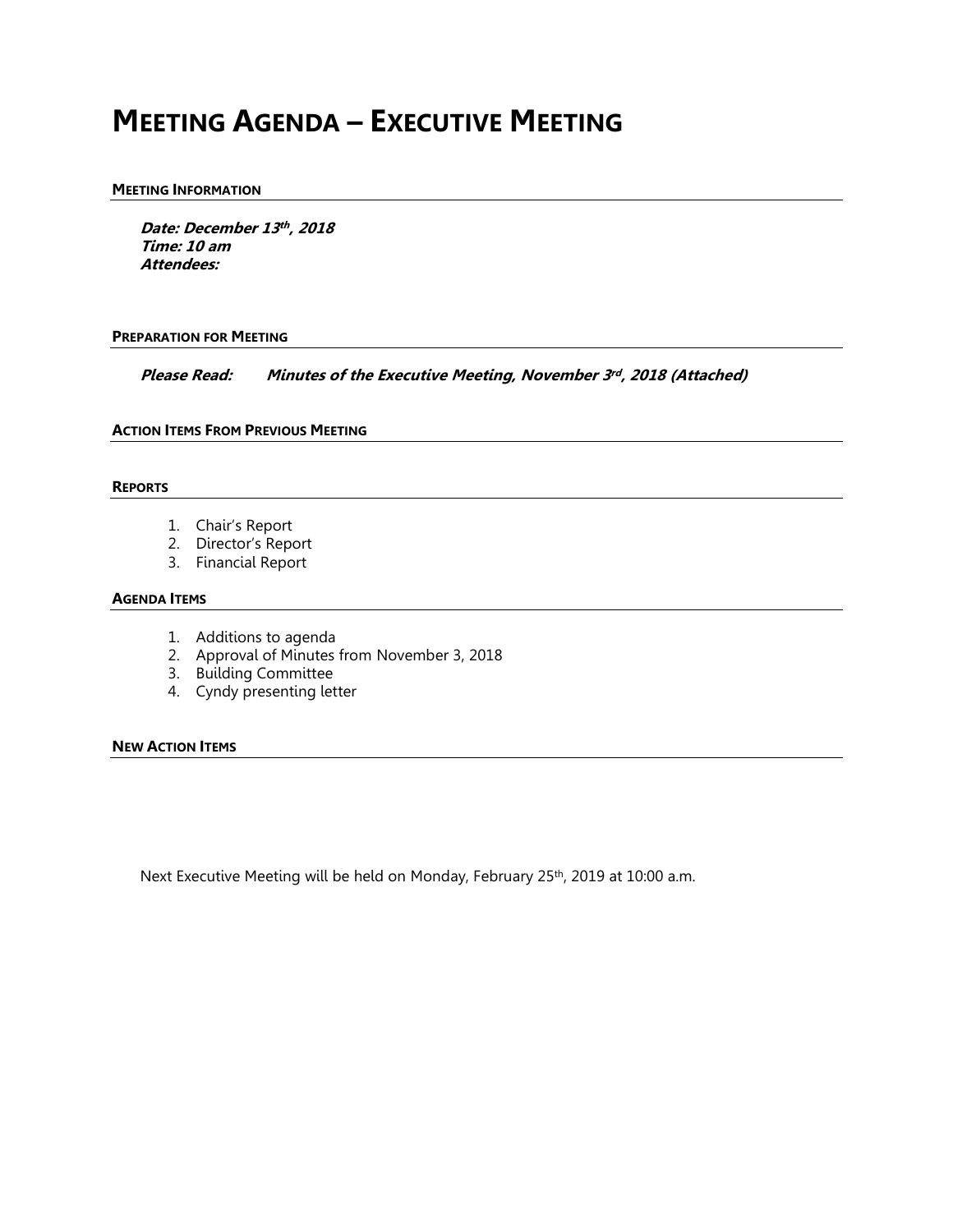# **MEETING MINUTES – EXECUTIVE MEETING**

# **MEETING INFORMATION**

**Date: December 13 th , 2018 Time: 10:00 am Attendees: Larry Tiedemann, Vicky Lefebvre, Laurent Amyotte, Warren Griffin, Craig Lukinuk, Jill McLuckie, Justin Thompson, Karen Shaw, Cyndy Heslin, Julie Walker, Tracy Paradis, Jodi Dahlgren Missing: Elaine Sorochan, Terri Hampson, Heather Elliott, Kelly McGrath**

Meeting called to order at 10:01 a.m.

# **ACTION ITEMS FROM PREVIOUS MEETING**

none

# **REPORTS**

- 1. Chair's Report
	- see attached
	- correction to Lac La Biche Library and Bonnyville Library; they do not serve more than 10,000 people
	- Grande Cache is no longer a town, therefore the library is no longer a part of Yellowhead Library System, they are part of Peace Library System due to the county taking them over.
	- presentation to Village of Ryley council went very well.

# **Motion to approve the Chair's report as presented – Laurent Amyotte – carried**

- 2. Executive Director's Report
	- operations grant is in the bank
	- new van run seems ready to go; will be rolled out the week of January 14
	- policy handbooks are completed for staff; there will be a staff meeting January 11
	- to date 14 municipalities have approved the levy increase
	- annual reports letter to PLSB to ask for an extension due to PLSB deadline in February, but our board meeting is not scheduled until March

- with the new election the operation grant will be delayed again next year

**Motion to approve Executive Director's report as presented – Cyndy Heslin – carried**

3. Financial Report - no report

4. Policy Committee

**Motion to forward to Policy Committee "Vacations, Flex/Lieu Time" for review – Craig Lukinuk – carried** 

# **AGENDA ITEMS**

- 1. Additions to agenda
	- 5. Appraisal Committee In-Camera-Executive Director
	- 6. Athabasca County Request

**Motion to approve amended agenda – Jill McLuckie – carried**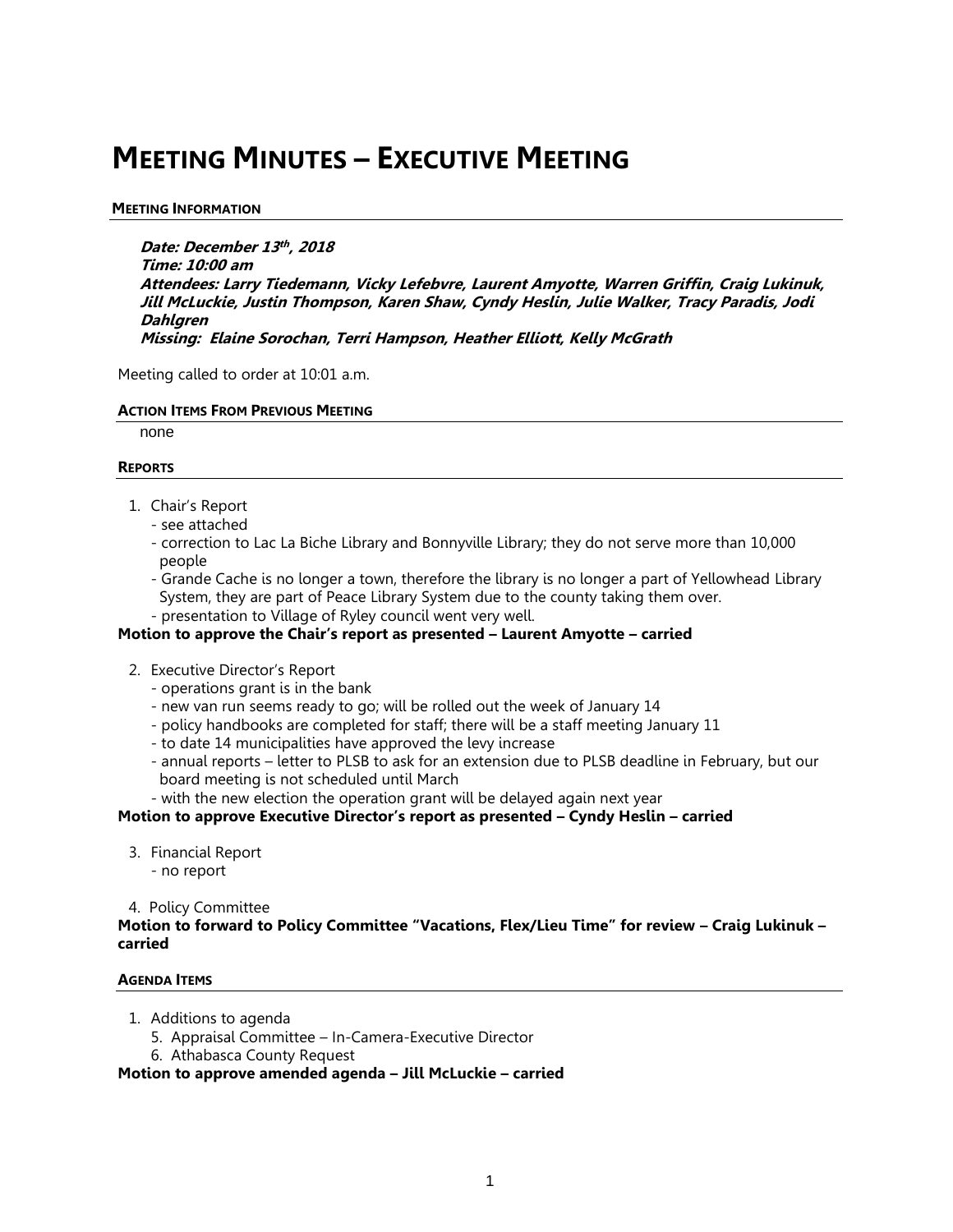# 2. Approval of Minutes from November 3, 2018

# **Motion to approve amended Minutes from November 3, 2018 – Laurent Amyotte – carried**

# 3. Building Committee

- met with Jen-Col on November 16 and November 30
- Jen-Col facilitated meeting on November 30 with the Design team (Kennedy)
- started working on designs with staff
- discussed energy efficient concepts
- working on grant projects more environmentally sustainable
- verify January 7 teleconference meeting with Kennedy, Julie and Tracy
- next Building Committee meeting January 25 at 10:00a.m.
- send December 8, 2017 proposal from Jen-Col to Executive Committee

# **Motion to approve Building Committee Report as presented – Justin Thompson – carried**

- 4. Cyndy Presenting Letter
	- there was a discussion with the Ryley Library Board members regarding the Lac La Biche letter
	- Ryley Library Board concerns: Why was the letter not responded to until 3 months after it was received? (Chair stated he responded within 48 hours after receiving letter and asked to have a meeting with Lac La Biche County Library Board); Why was information from the Executive Director and Vice-Chair not included in Chair's response? (Information was used during meeting between Lac La Biche County Library Board, Chair and Executive Director); NLLS is tainted in representation and lacking appropriate leadership. (Chair disagrees); The Chair was not diligent in responding to letter. (The time frame never allowed for discussion with Board. Lac La Biche County sent out letter before we were able to respond to initial letter)
	- (Chair response in red)
	- it was also noted, by the Director, that the Town of Bonnyville has contacted her asking if there is a reply to their letter of support for the Lac La Biche letter, as well to address their own concerns
	- at the last Executive meeting is was decided that all correspondence to and from the Chair is to be shared with the Executive Committee. Communication is to be open and given to everyone.
	- Ryley Library Board still has concerns about Cowboys and Indians magazine subscription being discontinued. Cyndy addressed and explained to her board that it wasn't censorship, but it was due to poor circulation stats. Suggestion to send another letter from the Chair and Executive Director, to Ryley Library Board addressing this concern.

# **Motion to accept Cyndy's report as information – Jill McLuckie – carried**

# **Motion to call break at 11:27 a.m. – Larry Tiedemann – carried Motion to re-adjourn at 11:30 a.m. – Larry Tiedemann – carried**

5. Appraisal Committee – Executive Director appraisal

# **Motion to go in-camera at 11:35 a.m. re: Executive Director review – Cyndy Heslin – carried Motion to come out of camera at 12:55 p.m. – Karen Shaw – carried Motion to extend Julie's contract by 90 days for further review – Karen Shaw – carried**

- 6. Athabasca County Request
	- Athabasca County is asking the Executive Committee and General Board to lobby the government for changes to the Libraries Act and Regulations.
	- with the impending election coming up it was decided to wait until later in the new year.
	- this is a discussion that needs to be started, was suggested to bring up at the next Board meeting for all the members to discuss.

**Motion to bring Athabasca County request to lobby government for changes to the Libraries Act and Regulations to next General Board meeting for information and discussion – Warren Griffin – carried**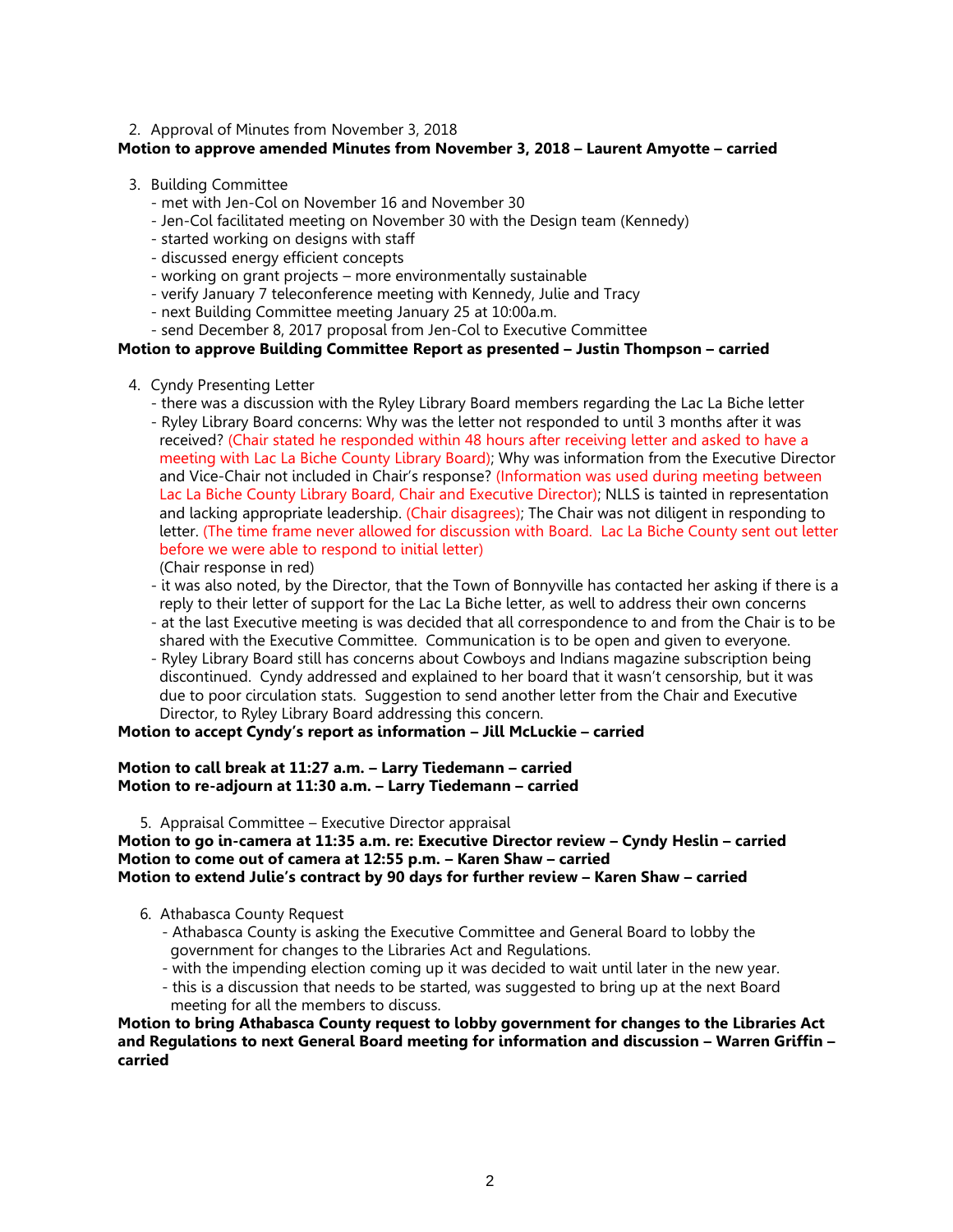# **NEW ACTION ITEMS**

- 1. Send to Executive Committee December 8, 2017 proposal from Jen-Col Tracy Paradis
- 2. Building Committee to present update to Executive Committee after January 25 meeting Laurent Amyotte
- 3. Letter to be sent to Ryley Library Board to address the Cowboys and Indians magazine subscription – Chairman and Executive Director

# **Motion to adjourn 1:48 p.m. – Cyndy Heslin – carried**

Next Executive meeting Monday, February 25<sup>th</sup>, 2019 at 10:00 a.m.

**Approved By: \_\_\_\_\_\_\_\_\_\_\_\_\_\_\_\_\_\_\_\_\_\_\_\_\_\_\_\_\_\_\_\_\_\_\_\_\_\_\_\_\_\_\_\_\_\_\_\_\_\_\_\_\_ Date: \_\_\_\_\_\_\_\_\_\_\_\_\_\_\_\_\_\_\_\_\_\_\_\_\_\_\_\_\_\_\_\_**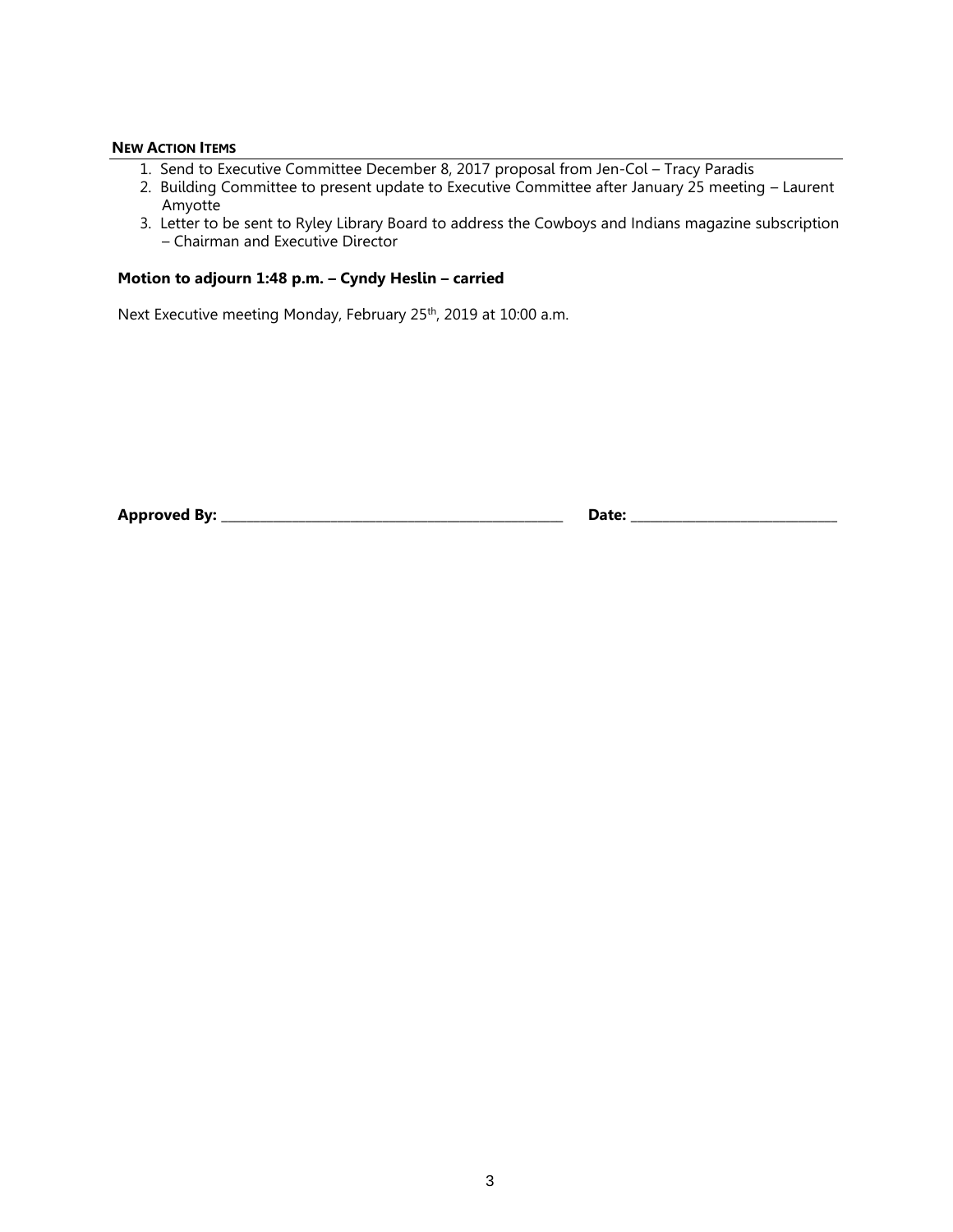## Larry Tiedemann

## December 2018 Chair Report

As you have heard, Julie and I were to attend a Nodes meeting (Dec 6<sup>th</sup>) and a Systems meeting (Dec 7). The Nodes meeting was all about feedback to PLSB, about what was working, and some of the issues out there. While this was interesting, it was more in Julie's area than mine. In the evening, the System directors had a retirement supper for the Director for Yellowhead. The Chairs were able to have supper together, to get to know each other, so we can work together better. There are only 3 chairs who have been chair before.

On Dec 7, the meeting was with the Systems alone. We spent a lot of time going through the Libraries Act, and the Regulations. First, the MLIS requirement. A system must have a MLIS for each 25,000 people; a Library must have 1 MLIS for each 10,000 people. When a Library has an MLIS, the System can subtract their population from our population, before we make the calculation. With the Lac La Biche Library, and the Bonnyville Library, they serve more than 10,000 people, but NLLS can't subtract their population because neither one has to have a MLIS. For example, when the Bonnyville Library files their report, it is for the people who live in the town, the rural population is filed under a separate report (by NLLS). Bottom line, we have to have 6 MLIS, or PLSB can withhold the operations grant.

Secondly, the board appointments. PLSB is aware the System does not have any say in who is appointed to our Board. PLSB is making it a requirement for the Systems to monitor the appointments for them; it is our responsibility to ensure the 3 year term, and the max of 9 years is followed. Getting the terms changed to the 4 year term will require opening the Library Act, and there is no desire to do this.

Third, the System Boards are unusual, in that alternates are allowed. However, the alternate may only come to 2 consecutive meetings. As well, the meetings the regular member misses count toward the 3 missed total, regardless if the alternate attends instead.

Basically, the PLSP was serving notice, the Government of Alberta will be following the Acts exactly.

Larry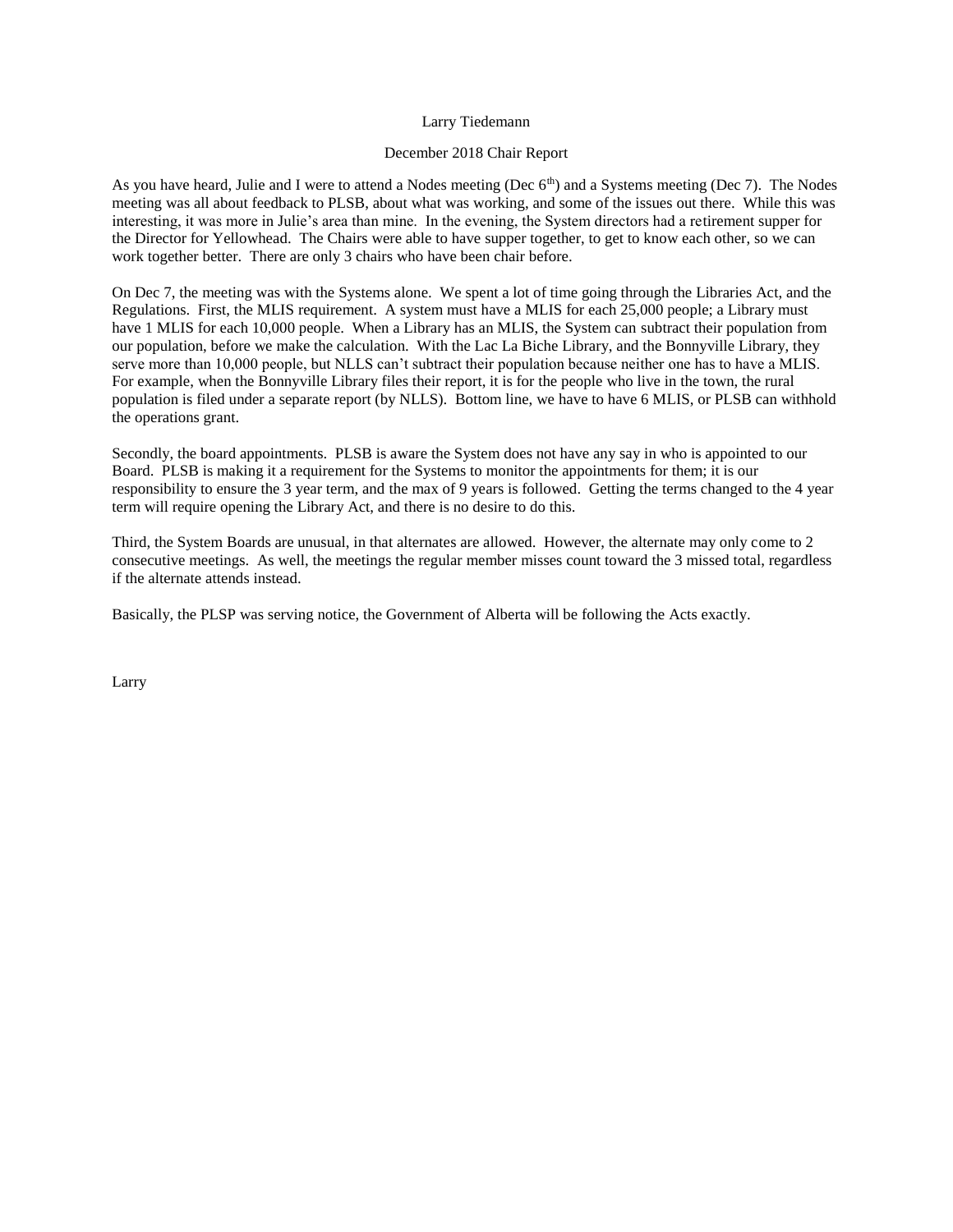Building committee update for Executive meeting of Dec. 13<sup>th</sup>

We had a very productive meeting on Nov.  $30<sup>th</sup>$ . Jen-Col facilitated the event by introducing us to the design team.

Stephen Boyd {architect}and Abe Salloum Architect( tech} from Kennedycreate

Colby Thompson Protostatic structural engineer

Ammar Omar Omar's Engineering electrical engineer

Tom Jackinsky Smith+Andersen mechanical engineer

We also had the privilege of meeting Paul Miranda the grant writer from the County of Smoky Lake.

We discussed many differing ideas, some of them intriguing I might add, such as getting electric vehicles for van runs, putting in electric charging stations. Paul is to work with the architects and the building committee to come up with grant strategies that will "fit into" our project. We assured him that we are an open-minded group and would entertain looking into anything that is feasible and practical.

Stephen and Julie and staff are to delve deep into their souls to come up with the perfect design for NLLS HQ. This process is happening now and will continue until the end of January , we received preliminary drawings yesterday for the it dept. We are hoping that the entire design (initial) will be complete by the next building committee meeting scheduled for Jan25th 10:00 am. There is also a conference call to happen on Jan 7<sup>th</sup>. Stay tuned for more info.

I approached the Architectural firm who completed the last renovations in 2009 to access some autocad drawings, we should receive the information in the New Year.

Thank you Jill for letting me use your notes.

Together we make better decisions than alone.

Laurent Amyotte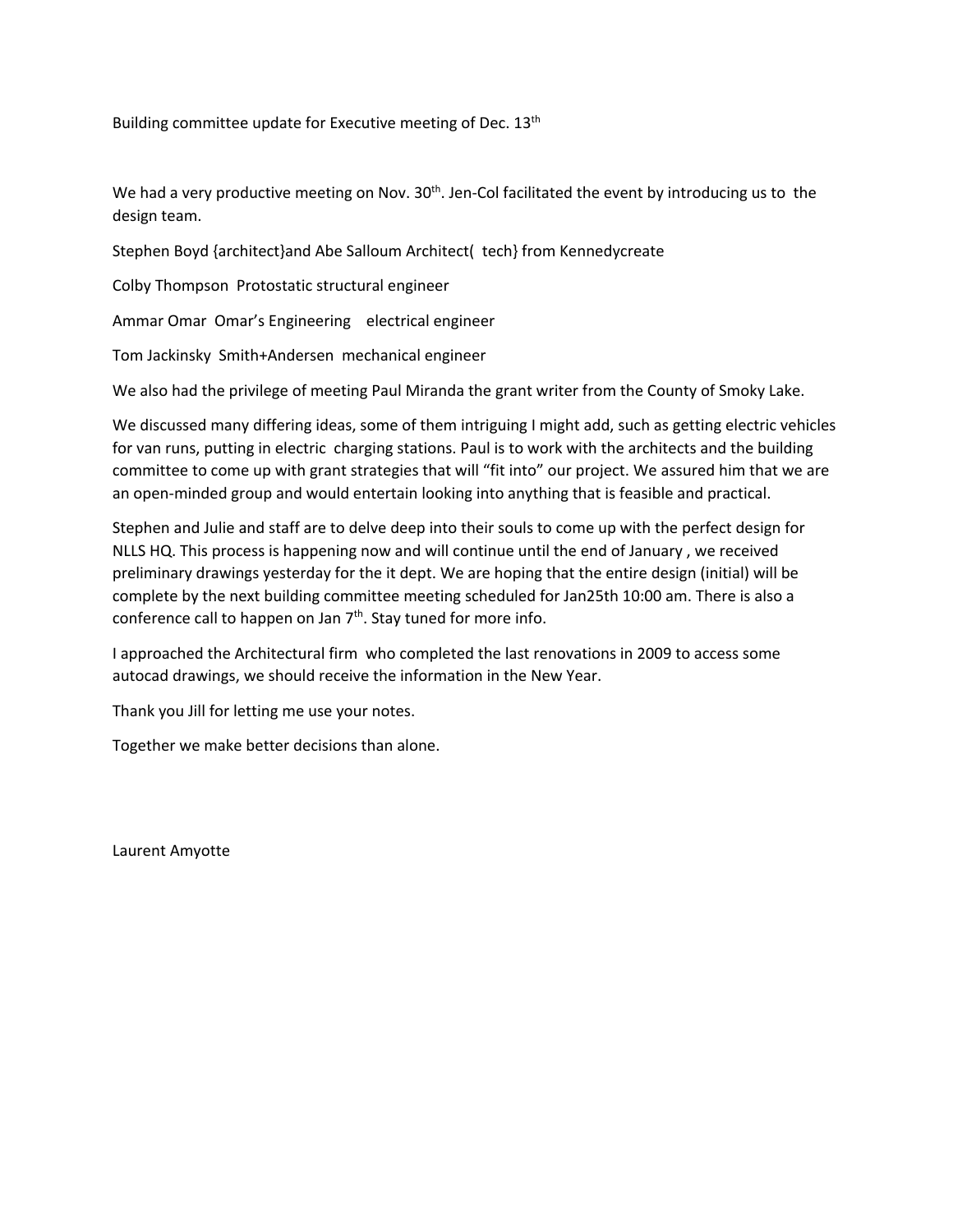

Agency

# **Read page 2 before filling out this form. Your employer or payer will use this form to determine the amount of your tax deductions.**

Fill out this form based on the best estimate of your circumstances.

| Last name                                                                                                                                                                                                                                                                                                                                                                                                                                                                                                                                                                                                                                                                                                                                                                                                                                | First name and initial(s) |  |  |  | Date of birth (YYYY/MM/DD)                                 | Employee number |  |                         |  |  |
|------------------------------------------------------------------------------------------------------------------------------------------------------------------------------------------------------------------------------------------------------------------------------------------------------------------------------------------------------------------------------------------------------------------------------------------------------------------------------------------------------------------------------------------------------------------------------------------------------------------------------------------------------------------------------------------------------------------------------------------------------------------------------------------------------------------------------------------|---------------------------|--|--|--|------------------------------------------------------------|-----------------|--|-------------------------|--|--|
| <b>Address</b>                                                                                                                                                                                                                                                                                                                                                                                                                                                                                                                                                                                                                                                                                                                                                                                                                           | Postal code               |  |  |  | For non-residents only -<br>Country of permanent residence |                 |  | Social insurance number |  |  |
|                                                                                                                                                                                                                                                                                                                                                                                                                                                                                                                                                                                                                                                                                                                                                                                                                                          |                           |  |  |  |                                                            |                 |  |                         |  |  |
| 1. Basic personal amount - Every resident of Canada can claim this amount. If you will have more than one employer or<br>payer at the same time in 2019, see "More than one employer or payer at the same time" on page 2. If you are a non-resident,<br>see "Non-residents" on page 2.                                                                                                                                                                                                                                                                                                                                                                                                                                                                                                                                                  |                           |  |  |  |                                                            |                 |  | 12,069                  |  |  |
| 2. Canada caregiver amount for infirm children under age 18 - Either parent (but not both), may claim \$2,230 for each infirm child<br>born in 2002 or later, that resides with both parents throughout the year. If the child does not reside with both parents throughout the<br>year, the parent who is entitled to claim the "Amount for an eligible dependant" on line 8 may also claim the Canada caregiver amount<br>for that same child who is under age 18.                                                                                                                                                                                                                                                                                                                                                                     |                           |  |  |  |                                                            |                 |  |                         |  |  |
| 3. Age amount - If you will be 65 or older on December 31, 2019, and your net income for the year from all sources will be \$37,790<br>or less, enter \$7,494. If your net income for the year will be between \$37,790 and \$87,750 and you want to calculate a partial claim,<br>get Form TD1-WS, Worksheet for the 2019 Personal Tax Credits Return, and fill in the appropriate section.                                                                                                                                                                                                                                                                                                                                                                                                                                             |                           |  |  |  |                                                            |                 |  |                         |  |  |
| 4. Pension income amount - If you will receive regular pension payments from a pension plan or fund (excluding Canada Pension<br>Plan, Quebec Pension Plan, Old Age Security, or Guaranteed Income Supplement payments), enter \$2,000 or your estimated<br>annual pension income, whichever is less.                                                                                                                                                                                                                                                                                                                                                                                                                                                                                                                                    |                           |  |  |  |                                                            |                 |  |                         |  |  |
| 5. Tuition (full time and part time) - If you are a student enrolled at a university or college, or an educational institution certified by<br>Employment and Social Development Canada, and you will pay more than \$100 per institution in tuition fees, fill in this section. If you<br>are enrolled full time or part time, enter the total of the tuition fees you will pay.                                                                                                                                                                                                                                                                                                                                                                                                                                                        |                           |  |  |  |                                                            |                 |  |                         |  |  |
| 6. Disability amount - If you will claim the disability amount on your income tax return by using Form T2201, Disability Tax Credit<br>Certificate, enter \$8,416.                                                                                                                                                                                                                                                                                                                                                                                                                                                                                                                                                                                                                                                                       |                           |  |  |  |                                                            |                 |  |                         |  |  |
| 7. Spouse or common-law partner amount - If you are supporting your spouse or common-law partner who lives with you and<br>whose net income for the year will be less than \$12,069 (\$14,299 if he or she is infirm), enter the difference between this amount<br>and his or her estimated net income for the year. If his or her net income for the year will be \$12,069 or more (\$14,299 or more if he or<br>she is <b>infirm</b> ), you cannot claim this amount. In all cases, if his or her net income for the year will be \$23,906 or less and he or she is<br>infirm, go to line 9.                                                                                                                                                                                                                                           |                           |  |  |  |                                                            |                 |  |                         |  |  |
| 8. Amount for an eligible dependant - If you do not have a spouse or common-law partner and you support a dependent relative<br>who lives with you and whose net income for the year will be less than \$12,069 (\$14,299 if he or she is infirm and you cannot claim<br>the Canada caregiver amount for children under age 18 for this dependant), enter the difference between this amount and his or<br>her estimated net income. If his or her net income for the year will be \$12,069 or more (\$14,299 or more if he or she is infirm), you<br>cannot claim this amount. In all cases, if his or her net income for the year will be \$23,906 or less and he or she is infirm and is age<br>18 or older, go to line 9.                                                                                                            |                           |  |  |  |                                                            |                 |  |                         |  |  |
| 9. Canada caregiver amount for eligible dependant or spouse or common-law partner - If, at any time in the year, you support<br>an infirm eligible dependant (aged 18 or older) or an infirm spouse or common-law partner whose net income for the year will be<br>\$23,906 or less, get Form TD1-WS and fill in the appropriate section.                                                                                                                                                                                                                                                                                                                                                                                                                                                                                                |                           |  |  |  |                                                            |                 |  |                         |  |  |
| 10. Canada caregiver amount for dependant(s) age 18 or older - If, at any time in the year, you support an infirm dependant age<br>18 or older (other than the spouse or common-law partner or eligible dependant you claimed an amount for on line 9, or could<br>have claimed an amount for if his or her net income were under \$14,299) whose net income for the year will be \$16,766 or less,<br>enter \$7,140. If his or her net income for the year will be between \$16,766 and \$23,906 and you want to calculate a partial claim, get<br>Form TD1-WS and fill in the appropriate section. You can claim this amount for more than one infirm dependant age 18 or older. If you<br>are sharing this amount with another caregiver who supports the same dependant, get the Form TD1-WS and fill in the appropriate<br>section. |                           |  |  |  |                                                            |                 |  |                         |  |  |
| 11. Amounts transferred from your spouse or common-law partner – If your spouse or common-law partner will not use all of<br>his or her age amount, pension income amount, tuition amount, or disability amount on his or her income tax return, enter the unused<br>amount.                                                                                                                                                                                                                                                                                                                                                                                                                                                                                                                                                             |                           |  |  |  |                                                            |                 |  |                         |  |  |
| 12. Amounts transferred from a dependant – If your dependant will not use all of his or her disability amount on his or her<br>income tax return, enter the unused amount. If your or your spouse's or common-law partner's dependent child or grandchild will not<br>use all of his or her <b>tuition amount</b> on his or her income tax return, enter the unused amount.                                                                                                                                                                                                                                                                                                                                                                                                                                                              |                           |  |  |  |                                                            |                 |  |                         |  |  |
| 13. TOTAL CLAIM AMOUNT - Add lines 1 to 12.<br>Your employer or payer will use this amount to determine the amount of your tax deductions.                                                                                                                                                                                                                                                                                                                                                                                                                                                                                                                                                                                                                                                                                               |                           |  |  |  |                                                            |                 |  |                         |  |  |

**Canadä**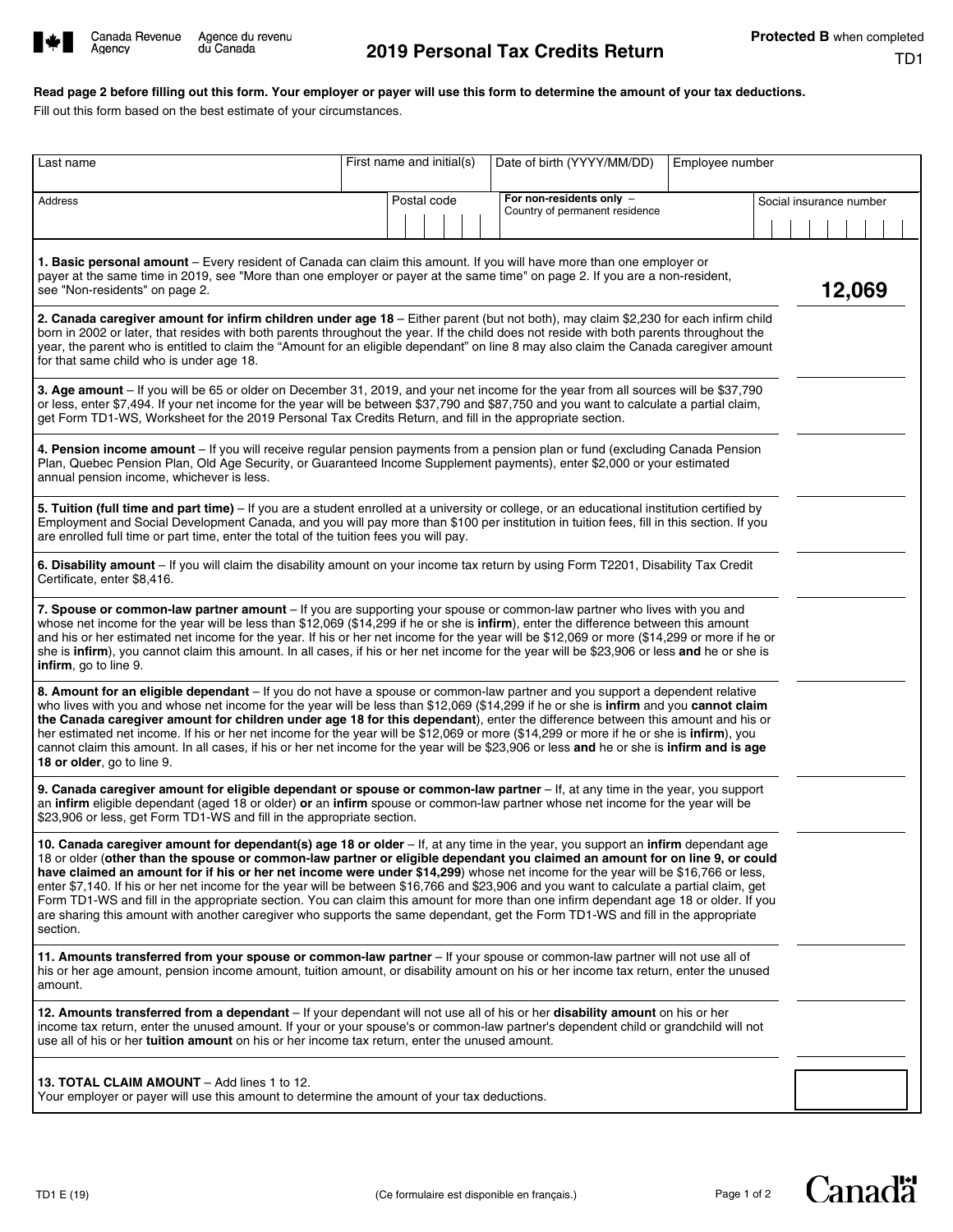## **Protected B** when completed

## **Filling out Form TD1**

Fill out this form **only** if any of the following apply:

- you have a new employer or payer and you will receive salary, wages, commissions, pensions, employment insurance benefits, or any other remuneration
- you want to change amounts you previously claimed (for example, the number of your eligible dependants has changed)
- you want to claim the deduction for living in a prescribed zone
- you want to increase the amount of tax deducted at source

Sign and date it, and give it to your employer or payer.

If you do not fill out Form TD1, your employer or payer will deduct taxes after allowing the basic personal amount **only**.

#### **More than one employer or payer at the same time**

If you have more than one employer or payer at the same time and you have already claimed personal tax credit amounts on another Form TD1 for 2019, you **cannot claim them again**. If your total income from all sources will be **more** than the personal tax credits you claimed on another Form TD1, **check** this box, enter "0" on line 13 and do not fill in lines 2 to 12.

#### **Total income less than total claim amount**

Check this box if your total income for the year from **all** employers and payers will be **less** than your total claim amount on line 13. Your employer or payer will not deduct tax from your earnings.

### **Non-residents (Only fill in if you are a non-resident of Canada.)**

As a non-resident of Canada, will 90% or more of your world income be included in determining your taxable income earned in Canada in 2019?

Yes (Fill out the previous page.)

No (Enter "0" on line 13, and do not fill in lines 2 to 12 as you are not entitled to the personal tax credits.)

If you are unsure of your residency status, call the international tax and non-resident enquiries line at **1-800-959-8281**.

### **Provincial or territorial personal tax credits return**

If your claim amount on line 13 is more than \$12,069, you also have to fill out a provincial or territorial TD1 form. If you are an employee, use the Form TD1 for your province or territory of employment. If you are a pensioner, use the Form TD1 for your province or territory of residence. Your employer or payer will use both this federal form and your most recent provincial or territorial Form TD1 to determine the amount of your tax deductions.

If you are claiming the basic personal amount **only** (your claim amount on line 13 is \$12,069,), your employer or payer will deduct provincial or territorial taxes after allowing the provincial or territorial basic personal amount.

**Note:** If you are a Saskatchewan resident supporting children under 18 at any time during 2019, you may be able to claim the child amount on Form TD1SK, 2019 Saskatchewan Personal Tax Credits Return. Therefore, you may want to fill out Form TD1SK even if you are **only** claiming the basic personal amount on this form.

## **Deduction for living in a prescribed zone**

If you live in the Northwest Territories, Nunavut, Yukon, or another prescribed **northern** zone for more than six months in a row beginning or ending in 2019, you can claim any of the following:

- \$11.00 for each day that you live in the prescribed northern zone
- \$22.00 for each day that you live in the prescribed northern zone if, during that time, you live in a dwelling that you maintain, and you are the only person living in that dwelling who is claiming this deduction **\$**
- Employees living in a prescribed **intermediate** zone can claim 50% of the total of the above amounts.

For more information, go to **canada.ca/taxes-northern-residents**.

#### **Additional tax to be deducted**

You may want to have more tax deducted from each payment, especially if you receive other income, including non-employment income such as CPP or QPP benefits, or old age security pension. By doing this, you may not have to pay as much tax when you file your income tax return. To choose this option, state the amount of additional tax you want to have deducted from each payment. To change this deduction later, fill out a new Form TD1.

# **\$**

**Reduction in tax deductions**

You can ask to have less tax deducted on your income tax return if you are eligible for deductions or non-refundable tax credits that are not listed on this form (for example, periodic contributions to a registered retirement savings plan (RRSP), child care or employment expenses, charitable donations, and tuition and education amounts carried forward from the previous year). To make this request, fill out Form T1213. Request to Reduce Tax Deductions at Source, to get a letter of authority from your tax services office. Give the letter of authority to your employer or payer. You do not need a letter of authority if your employer deducts RRSP contributions from your salary.

Personal information is collected under the Income Tax Act to administer tax, benefits, and related programs. It may also be used for any purpose related to the enforcement of the Act such as audit, compliance and collection activities. It may be shared or verified with other federal, provincial, territorial or foreign government institutions to the extent authorized by law. Failure to provide this information may result in interest payable, penalties or other actions. The social insurance number is collected under section 237 of the Act and is used for identification purposes. Under the Privacy Act, individuals have the right to access, or request correction of, their personal information, or to file a complaint with the Privacy Commissioner of Canada regarding the handling of their personal information. Refer to Personal Information Bank CRA PPU 120 at **canada.ca/cra-info-source**.

## **Certification**

Signature

YYYY/MM/DD

Date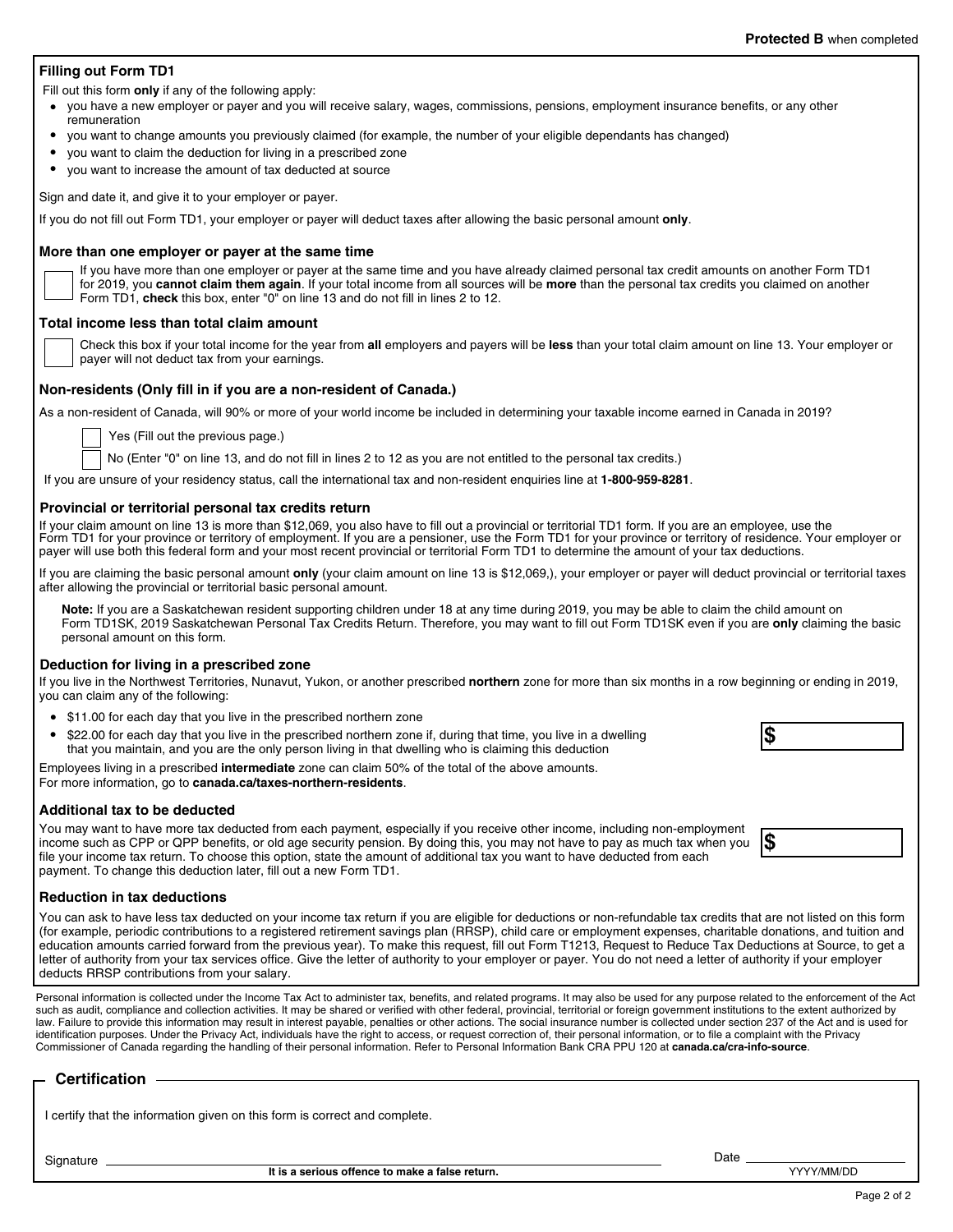Hbertan Government

# **2019 Alberta Personal Tax Credits Return**

# TD1AB

# **Read page 2 before filling out this form. Your employer or payer will use this form to determine the amount of your provincial tax deductions.**

Fill out this form based on the best estimate of your circumstances.

| Last name                                                                                                                                                                                                                                                                                                                                                                                                                                                                                                                                                                                                                                                                                                                   |  | First name and initial(s) |  |  | Date of birth (YYYY/MM/DD)                                 | Employee number |                         |  |  |        |  |
|-----------------------------------------------------------------------------------------------------------------------------------------------------------------------------------------------------------------------------------------------------------------------------------------------------------------------------------------------------------------------------------------------------------------------------------------------------------------------------------------------------------------------------------------------------------------------------------------------------------------------------------------------------------------------------------------------------------------------------|--|---------------------------|--|--|------------------------------------------------------------|-----------------|-------------------------|--|--|--------|--|
| Address                                                                                                                                                                                                                                                                                                                                                                                                                                                                                                                                                                                                                                                                                                                     |  | Postal code               |  |  | For non-residents only -<br>Country of permanent residence |                 | Social insurance number |  |  |        |  |
|                                                                                                                                                                                                                                                                                                                                                                                                                                                                                                                                                                                                                                                                                                                             |  |                           |  |  |                                                            |                 |                         |  |  |        |  |
| 1. Basic personal amount - Every person employed in Alberta and every pensioner residing in Alberta can claim this amount.<br>If you will have more than one employer or payer at the same time in 2019, see "More than one employer or payer at<br>the same time" on page 2.                                                                                                                                                                                                                                                                                                                                                                                                                                               |  |                           |  |  |                                                            |                 |                         |  |  | 19,369 |  |
| 2. Age amount - If you will be 65 or older on December 31, 2019, and your net income from all sources will be \$40,179 or less,<br>enter \$5,397. If your net income for the year will be between \$40,179 and \$76,159 and you want to calculate a partial claim, get<br>Form TD1AB-WS, Worksheet for the 2019 Alberta Personal Tax Credits Return, and fill in the appropriate section.                                                                                                                                                                                                                                                                                                                                   |  |                           |  |  |                                                            |                 |                         |  |  |        |  |
| 3. Pension income amount - If you will receive regular pension payments from a pension plan or fund (excluding Canada Pension<br>Plan, Quebec Pension Plan, Old Age Security, or Guaranteed Income Supplement payments), enter \$1,491, or your estimated<br>annual pension income, whichever is less.                                                                                                                                                                                                                                                                                                                                                                                                                      |  |                           |  |  |                                                            |                 |                         |  |  |        |  |
| 4. Tuition and education amounts (full time and part time) - If you are a student enrolled at a university, college, or educational<br>institution certified by Employment and Social Development Canada, and you will pay more than \$100 per institution in tuition fees, fill<br>in this section. If you are enrolled full time, or if you have a mental or physical disability and are enrolled part time, enter the total of the<br>tuition fees you will pay, plus \$753 for each month that you will be enrolled. If you are enrolled part time and do not have a mental or<br>physical disability, enter the total of the tuition fees you will pay, plus \$226 for each month that you will be enrolled part time. |  |                           |  |  |                                                            |                 |                         |  |  |        |  |
| 5. Disability amount - If you will claim the disability amount on your income tax return by using Form T2201, Disability Tax Credit<br>Certificate, enter \$14,940.                                                                                                                                                                                                                                                                                                                                                                                                                                                                                                                                                         |  |                           |  |  |                                                            |                 |                         |  |  |        |  |
| 6. Spouse or common-law partner amount - If you are supporting your spouse or common-law partner who lives with you and<br>whose net income for the year will be less than \$19,369, enter the difference between \$19,369 and his or her estimated net income.<br>If his or her net income for the year will be \$19,369 or more, you cannot claim this amount.                                                                                                                                                                                                                                                                                                                                                            |  |                           |  |  |                                                            |                 |                         |  |  |        |  |
| 7. Amount for an eligible dependant - If you do not have a spouse or common-law partner and you support a dependent relative<br>who lives with you and whose net income for the year will be less than \$19,369, enter the difference between \$19,369 and his or<br>her estimated net income. If his or her net income for the year will be \$19,369 or more, you cannot claim this amount.                                                                                                                                                                                                                                                                                                                                |  |                           |  |  |                                                            |                 |                         |  |  |        |  |
| 8. Caregiver amount - If you are taking care of a dependant who lives with you, whose net income for the year will be \$17,826 or<br>less, and who is either your or your spouse's or common-law partner's:<br>• parent or grandparent (aged 65 or older)                                                                                                                                                                                                                                                                                                                                                                                                                                                                   |  |                           |  |  |                                                            |                 |                         |  |  |        |  |
| • relative (aged 18 or older) who is dependent on you because of an infirmity, enter \$11,212<br>If the dependant's net income for the year will be between \$17,826 and \$29,038 and you want to calculate a partial claim, get<br>Form TD1AB-WS and fill in the appropriate section.                                                                                                                                                                                                                                                                                                                                                                                                                                      |  |                           |  |  |                                                            |                 |                         |  |  |        |  |
| 9. Amount for infirm dependants age 18 or older – If you are supporting an infirm dependant aged 18 or older who is your or your<br>spouse's or common-law partner's relative, who lives in Canada, and whose net income for the year will be \$7,407 or less, enter<br>\$11,212. You cannot claim an amount for a dependant you claimed on line 8. If the dependant's net income for the year will be<br>between \$7,407 and \$18,619 and you want to calculate a partial claim, get Form TD1AB-WS and fill in the appropriate section.                                                                                                                                                                                    |  |                           |  |  |                                                            |                 |                         |  |  |        |  |
| 10. Amounts transferred from your spouse or common-law partner - If your spouse or common-law partner will not use all of<br>his or her age amount, pension income amount, tuition and education amounts, or disability amount on his or her income tax return,<br>enter the unused amount.                                                                                                                                                                                                                                                                                                                                                                                                                                 |  |                           |  |  |                                                            |                 |                         |  |  |        |  |
| 11. Amounts transferred from a dependant - If your dependant will not use all of his or her disability amount on his or her<br>income tax return, enter the unused amount. If your or your spouse's or common-law partner's dependent child or grandchild will not<br>use all of his or her tuition and education amounts on his or her income tax return, enter the unused amount.                                                                                                                                                                                                                                                                                                                                         |  |                           |  |  |                                                            |                 |                         |  |  |        |  |
| 12. TOTAL CLAIM AMOUNT - Add lines 1 to 11.<br>Your employer or payer will use your claim amount to determine the amount of your provincial tax deductions.                                                                                                                                                                                                                                                                                                                                                                                                                                                                                                                                                                 |  |                           |  |  |                                                            |                 |                         |  |  |        |  |